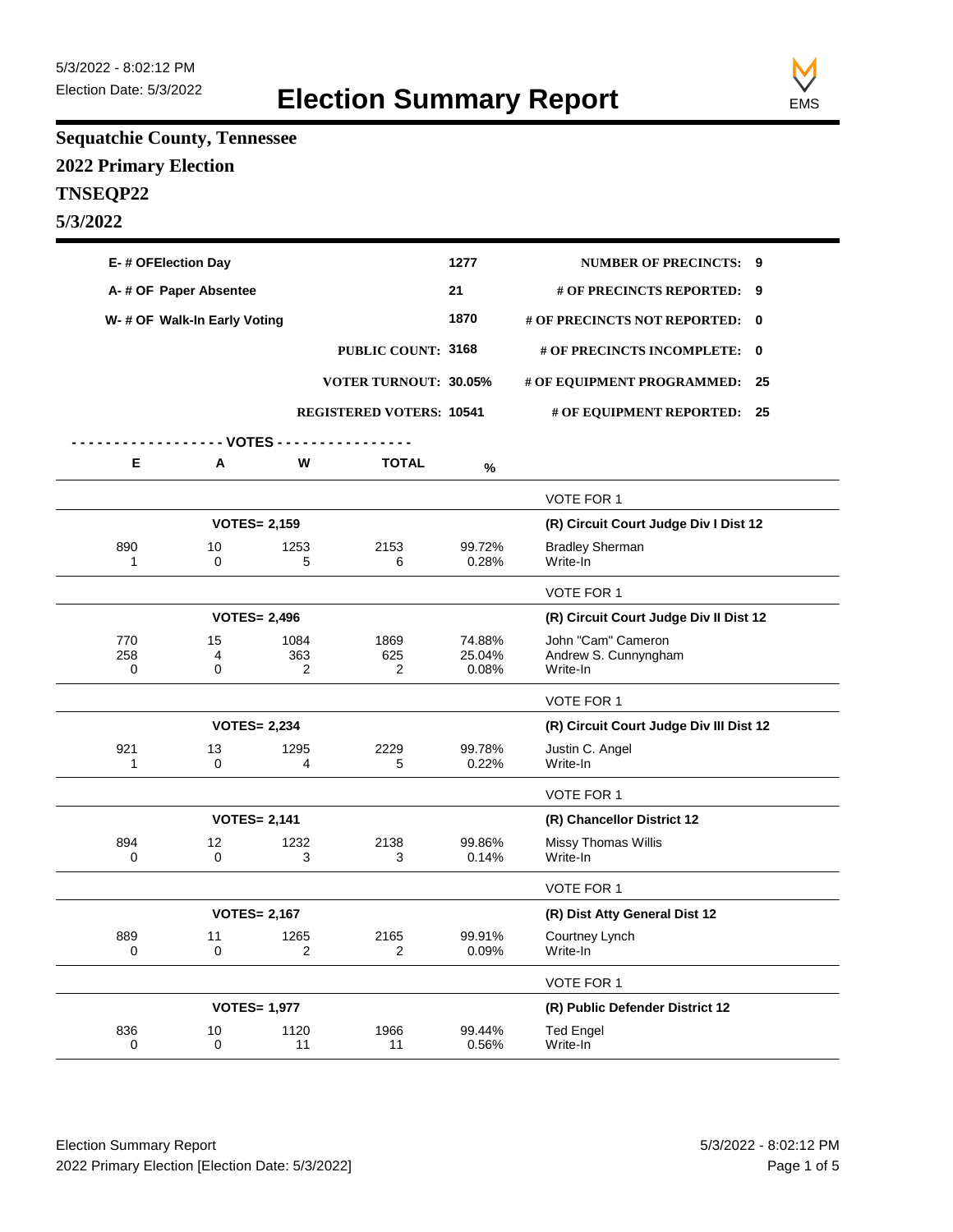|                       | ------ VOTES -    |                                |                                |                                    |                                                                       |
|-----------------------|-------------------|--------------------------------|--------------------------------|------------------------------------|-----------------------------------------------------------------------|
| Е                     | Α                 | W                              | <b>TOTAL</b>                   | $\%$                               |                                                                       |
|                       |                   |                                |                                |                                    | <b>VOTE FOR 1</b>                                                     |
|                       |                   | <b>VOTES= 3,064</b>            | (R) County Executive           |                                    |                                                                       |
| 707<br>38<br>485<br>0 | 10<br>1<br>9<br>0 | 1141<br>29<br>641<br>3         | 1858<br>68<br>1135<br>3        | 60.64%<br>2.22%<br>37.04%<br>0.10% | D. Keith Cartwright<br>Carol A. Gaddy<br>Pamela Mooneyham<br>Write-In |
|                       |                   |                                |                                |                                    | VOTE FOR 2                                                            |
|                       | <b>VOTES= 319</b> |                                |                                |                                    | (R) County Commissioner Dist 1                                        |
| 156                   | 0                 | 115                            | 271                            | 84.95%                             | <b>Travis Faucett</b>                                                 |
| 34<br>4               | 0<br>0            | 10<br>0                        | 44<br>4                        | 13.79%<br>1.25%                    | Write-In<br>Write-In                                                  |
|                       |                   |                                |                                |                                    |                                                                       |
|                       |                   |                                |                                |                                    | <b>VOTE FOR 2</b>                                                     |
|                       | <b>VOTES= 223</b> |                                |                                |                                    | (R) County Commissioner Dist 2                                        |
| 76<br>1<br>0          | 3<br>0<br>0       | 142<br>0<br>1                  | 221<br>1<br>1                  | 99.10%<br>0.45%<br>0.45%           | <b>Blaine Layne</b><br>Write-In<br>Write-In                           |
|                       |                   |                                |                                |                                    | VOTE FOR 2                                                            |
|                       | <b>VOTES= 438</b> |                                |                                |                                    | (R) County Commissioner Dist 3                                        |
| 41<br>54<br>0<br>0    | 0<br>0<br>0<br>0  | 149<br>192<br>2<br>$\mathbf 0$ | 190<br>246<br>2<br>$\mathbf 0$ | 43.38%<br>56.16%<br>0.46%<br>0.00% | Jimbo Breland<br><b>Bryan Walker</b><br>Write-In<br>Write-In          |
|                       |                   |                                |                                |                                    | VOTE FOR 2                                                            |
|                       | <b>VOTES=6</b>    |                                |                                |                                    | (R) County Commissioner Dist 4                                        |
| 0                     | 0                 | 0                              | 0                              | 0.00%                              | No Candidate Qualified                                                |
| 1<br>0                | 1<br>0            | 3<br>1                         | 5<br>1                         | 83.33%<br>16.67%                   | Write-In<br>Write-In                                                  |
|                       |                   |                                |                                |                                    |                                                                       |
|                       | <b>VOTES=10</b>   |                                |                                |                                    | VOTE FOR 2<br>(R) County Commissioner Dist 5                          |
|                       |                   |                                |                                | 0.00%                              | No Candidate Qualified                                                |
| 0<br>4                | 0<br>0            | 0<br>5                         | 0<br>9                         | 90.00%                             | Write-In                                                              |
| 1                     | 0                 | 0                              | 1                              | 10.00%                             | Write-In                                                              |
|                       |                   |                                |                                |                                    | VOTE FOR 2                                                            |
|                       | <b>VOTES= 320</b> |                                | (R) County Commissioner Dist 6 |                                    |                                                                       |
| 71                    | 0                 | 95                             | 166                            | 51.88%                             | <b>Thomas Mahoney</b>                                                 |
| 65<br>2               | 2<br>0            | 84<br>1                        | 151<br>3                       | 47.19%<br>0.94%                    | David Raines<br>Write-In                                              |
| 0                     | 0                 | 0                              | $\mathbf 0$                    | 0.00%                              | Write-In                                                              |
|                       |                   |                                |                                |                                    | VOTE FOR 2                                                            |
|                       | <b>VOTES= 433</b> |                                | (R) County Commissioner Dist 7 |                                    |                                                                       |
| 52                    | 0                 | 93                             | 145                            | 33.49%                             | Susie Christian Bostic                                                |
| 44<br>35              | 1<br>4            | 111<br>93                      | 156<br>132                     | 36.03%<br>30.48%                   | <b>Frank Silver</b><br>Kelvin Snyder                                  |
| 0                     | 0                 | 0                              | 0                              | 0.00%                              | Write-In                                                              |
| 0                     | 0                 | 0                              | 0                              | 0.00%                              | Write-In                                                              |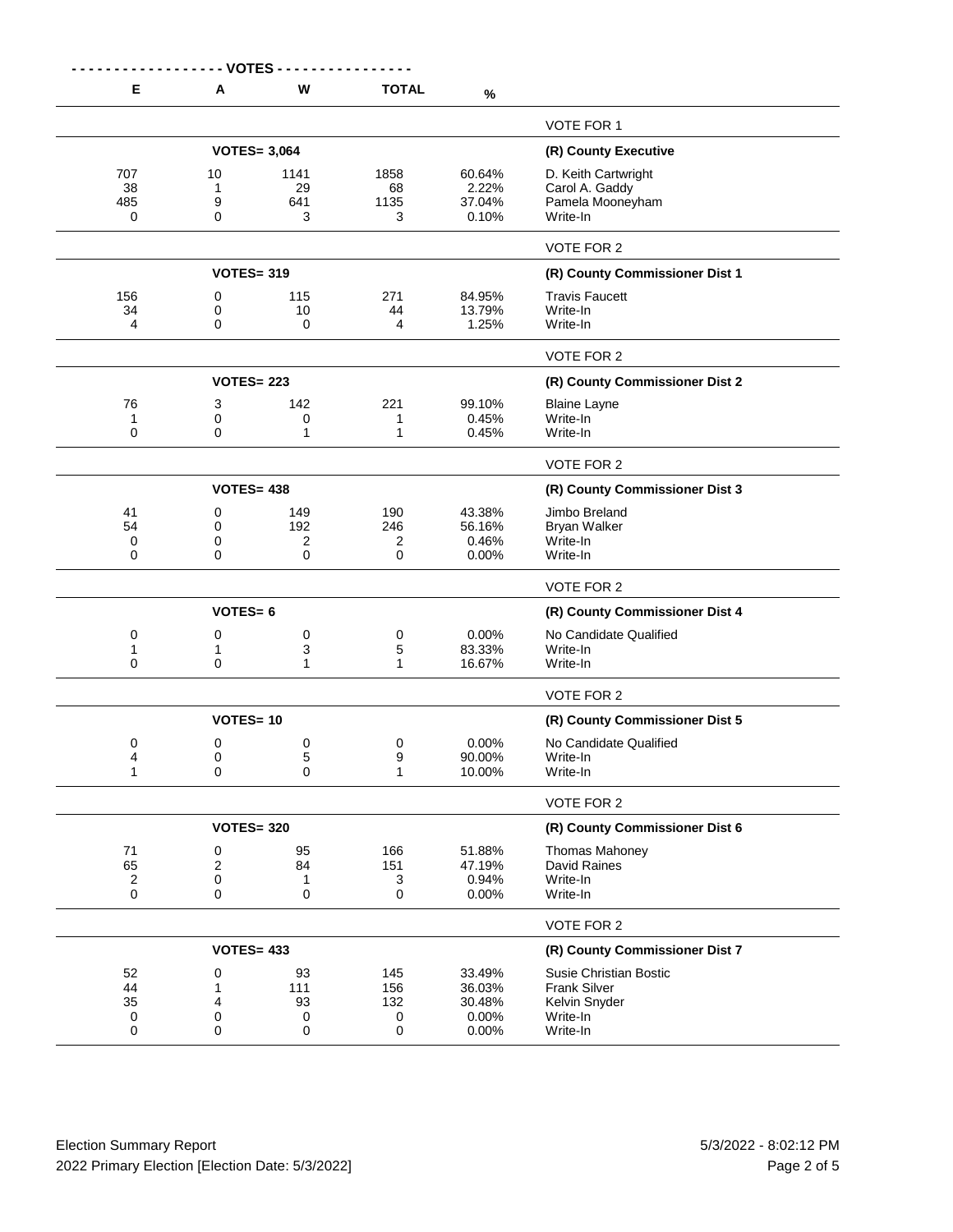| E                | <b>VOTES</b><br>Α | W                        | <b>TOTAL</b>                   |                             |                                                   |
|------------------|-------------------|--------------------------|--------------------------------|-----------------------------|---------------------------------------------------|
|                  |                   |                          |                                | $\%$                        |                                                   |
|                  |                   |                          | <b>VOTE FOR 2</b>              |                             |                                                   |
|                  | <b>VOTES= 289</b> |                          | (R) County Commissioner Dist 8 |                             |                                                   |
| 68<br>128        | 0<br>2            | 31<br>55                 | 99<br>185                      | 34.26%<br>64.01%            | Wayne Clemons<br>Tommy Johnson                    |
| 3                | 0                 | $\boldsymbol{2}$         | 5                              | 1.73%                       | Write-In                                          |
| 0                | 0                 | 0                        | 0                              | 0.00%                       | Write-In                                          |
|                  |                   |                          |                                |                             | VOTE FOR 2                                        |
|                  | $VOTES = 8$       |                          |                                |                             | (R) County Commissioner Dist 9                    |
| 0                | 0                 | 0                        | $\pmb{0}$                      | 0.00%                       | No Candidate Qualified                            |
| 4<br>0           | 0<br>0            | 4<br>0                   | 8<br>$\mathbf 0$               | 100.00%<br>0.00%            | Write-In<br>Write-In                              |
|                  |                   |                          |                                |                             |                                                   |
|                  |                   |                          |                                |                             | VOTE FOR 1                                        |
|                  |                   | <b>VOTES= 3,024</b>      |                                |                             | (R) Trustee                                       |
| 798<br>403       | 17<br>4           | 1057<br>744              | 1872<br>1151                   | 61.90%<br>38.06%            | Larry S. Lockhart<br><b>Candace Patton Walker</b> |
| $\mathbf 0$      | 0                 | 1                        | 1                              | 0.03%                       | Write-In                                          |
|                  |                   |                          |                                |                             | VOTE FOR 1                                        |
|                  | <b>VOTES=17</b>   |                          |                                |                             | (R) General Sessions Judge                        |
| 0                | 0                 | 0                        | 0                              | 0.00%                       | No Candidate Qualified                            |
| 12               | 0                 | 5                        | 17                             | 100.00%                     | Write-In                                          |
|                  |                   |                          |                                |                             | VOTE FOR 1                                        |
|                  |                   | <b>VOTES= 3,103</b>      |                                |                             | (R) Sheriff                                       |
| 696              | 13                | 923                      | 1632                           | 52.59%                      | <b>Bill Phillips</b>                              |
| 536<br>0         | 8<br>0            | 926<br>1                 | 1470<br>1                      | 47.37%<br>0.03%             | Coy M. Swanger<br>Write-In                        |
|                  |                   |                          |                                |                             | VOTE FOR 1                                        |
|                  |                   | <b>VOTES= 2,488</b>      |                                |                             | (R) Circuit Court Clerk                           |
| 1003             | 14                | 1424                     | 2441                           | 98.11%                      | Karen L. Millsaps                                 |
| 16               | 0                 | 31                       | 47                             | 1.89%                       | Write-In                                          |
|                  |                   |                          |                                |                             | VOTE FOR 1                                        |
|                  | <b>VOTES=13</b>   |                          |                                |                             | (R) County Clerk                                  |
| $\boldsymbol{0}$ | 0                 | $\pmb{0}$                | 0                              | 0.00%                       | No Candidate Qualified                            |
| 10               | 0                 | 3                        | 13                             | 100.00%                     | Write-In                                          |
|                  |                   |                          |                                |                             | VOTE FOR 1                                        |
|                  | <b>VOTES=9</b>    |                          |                                |                             | (R) Register of Deeds                             |
| 0<br>8           | 0<br>0            | $\pmb{0}$<br>1           | 0<br>9                         | 0.00%<br>100.00%            | No Candidate Qualified<br>Write-In                |
|                  |                   |                          |                                |                             |                                                   |
|                  |                   |                          |                                |                             | VOTE FOR 1                                        |
| <b>VOTES=25</b>  |                   |                          |                                |                             | (R) Road Superintendent                           |
| $\pmb{0}$<br>13  | 0<br>0            | $\pmb{0}$<br>12          | $\pmb{0}$<br>25                | 0.00%<br>100.00%            | No Candidate Qualified<br>Write-In                |
|                  |                   |                          |                                |                             |                                                   |
|                  |                   |                          |                                |                             | VOTE FOR 1                                        |
| <b>VOTES=0</b>   |                   |                          |                                | (R) School Board District 2 |                                                   |
| 0<br>0           | 0<br>0            | $\pmb{0}$<br>$\mathsf 0$ | $\pmb{0}$<br>$\mathsf 0$       | 0.00%<br>0.00%              | No Candidate Qualified<br>Write-In                |
|                  |                   |                          |                                |                             |                                                   |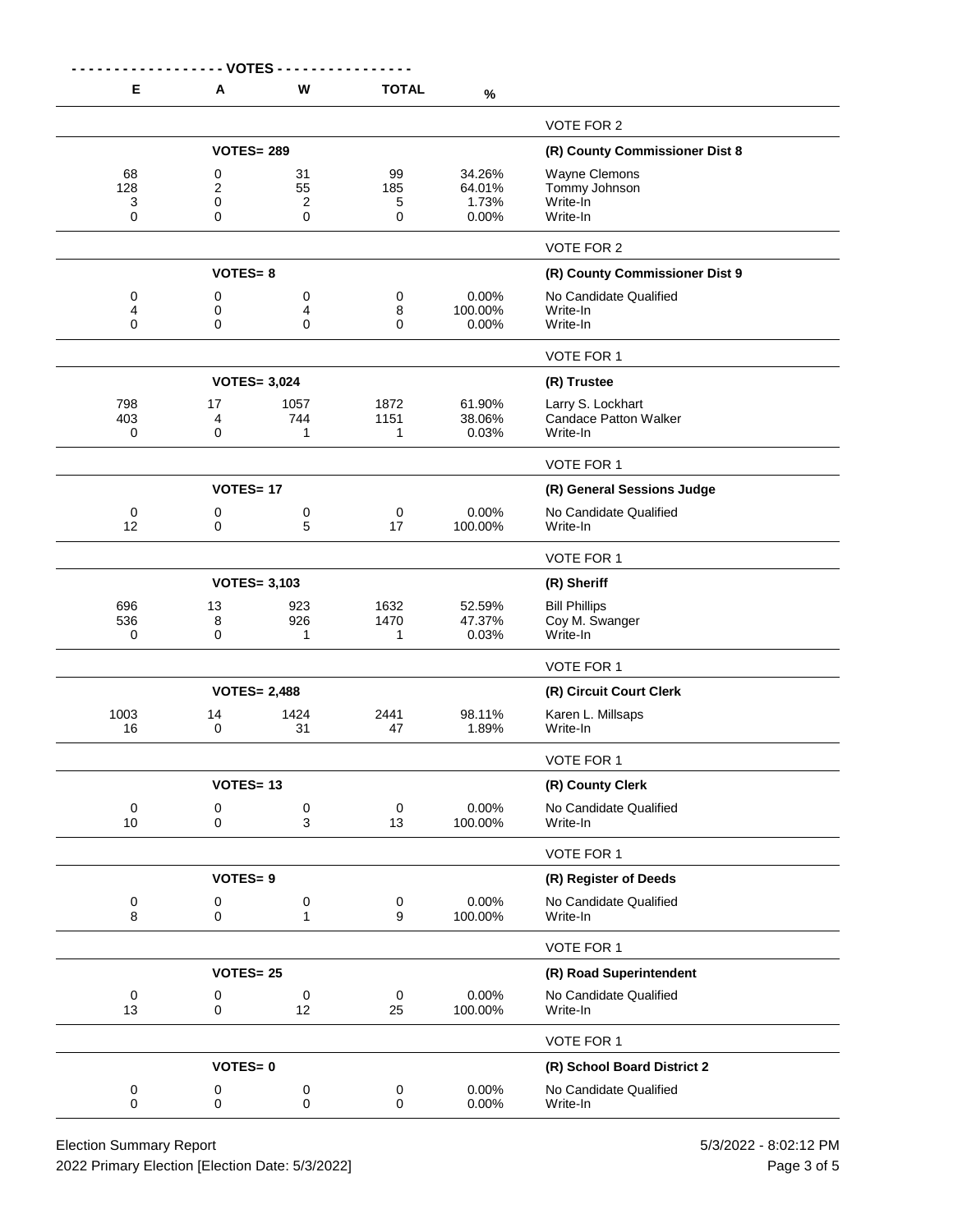| E                 | Α                      | W                           | <b>TOTAL</b>                              | $\%$                        |                                    |
|-------------------|------------------------|-----------------------------|-------------------------------------------|-----------------------------|------------------------------------|
|                   |                        |                             |                                           |                             | VOTE FOR 1                         |
|                   | <b>VOTES=0</b>         |                             |                                           | (R) School Board District 4 |                                    |
| 0<br>0            | 0<br>0                 | 0<br>0                      | 0<br>$\mathbf 0$                          | 0.00%<br>0.00%              | No Candidate Qualified<br>Write-In |
|                   |                        |                             |                                           |                             |                                    |
|                   |                        |                             | VOTE FOR 1<br>(R) School Board District 6 |                             |                                    |
| 77                | <b>VOTES= 193</b><br>2 | 113                         | 192                                       | 99.48%                      | Glenn Eidson                       |
| $\mathbf 0$       | 0                      | 1                           | $\mathbf{1}$                              | 0.52%                       | Write-In                           |
|                   |                        |                             |                                           |                             | VOTE FOR 1                         |
|                   | $VOTES = 6$            |                             |                                           |                             | (R) School Board District 7        |
| 0<br>5            | 0<br>0                 | $\pmb{0}$<br>1              | 0<br>6                                    | 0.00%<br>100.00%            | No Candidate Qualified<br>Write-In |
|                   |                        |                             |                                           |                             | VOTE FOR 1                         |
|                   | <b>VOTES=0</b>         |                             |                                           |                             | (R) School Board District 8        |
| 0                 | 0                      | 0                           | 0                                         | 0.00%                       | No Candidate Qualified             |
| 0                 | 0                      | 0                           | 0                                         | 0.00%                       | Write-In                           |
|                   |                        |                             |                                           |                             | VOTE FOR 1                         |
|                   | <b>VOTES= 216</b>      |                             |                                           |                             | (R) Constable District 1           |
| 124<br>0          | 0<br>0                 | 92<br>0                     | 216<br>0                                  | 100.00%<br>0.00%            | John Bobo<br>Write-In              |
|                   |                        |                             |                                           |                             | VOTE FOR 1                         |
|                   | <b>VOTES=5</b>         |                             |                                           |                             | (R) Constable District 2           |
| 0                 | 0                      | 0                           | 0                                         | 0.00%                       | No Candidate Qualified             |
| 5                 | 0                      | 0                           | 5                                         | 100.00%                     | Write-In                           |
|                   |                        |                             |                                           |                             | VOTE FOR 1                         |
|                   | <b>VOTES=1</b>         |                             |                                           |                             | (R) Constable District 3           |
| 0<br>1            | 0<br>0                 | 0<br>0                      | 0<br>1                                    | 0.00%<br>100.00%            | No Candidate Qualified<br>Write-In |
|                   |                        |                             |                                           |                             | VOTE FOR 1                         |
|                   | $VOTES = 3$            |                             |                                           | (R) Constable District 4    |                                    |
| 0                 | 0                      | $\pmb{0}$                   | 0                                         | 0.00%                       | No Candidate Qualified             |
| 0                 | 0                      | 3                           | 3                                         | 100.00%                     | Write-In                           |
|                   |                        |                             |                                           |                             | VOTE FOR 1                         |
|                   | <b>VOTES=8</b>         |                             |                                           |                             | (R) Constable District 5           |
| 0<br>$\mathbf{1}$ | 0<br>0                 | $\pmb{0}$<br>$\overline{7}$ | 0<br>8                                    | 0.00%<br>100.00%            | No Candidate Qualified<br>Write-In |
|                   |                        |                             |                                           |                             | VOTE FOR 1                         |
|                   | <b>VOTES=2</b>         |                             |                                           |                             | (R) Constable District 6           |
| 0<br>1            | 0<br>0                 | 0<br>1                      | 0<br>$\overline{2}$                       | 0.00%<br>100.00%            | No Candidate Qualified<br>Write-In |
|                   |                        |                             |                                           |                             |                                    |